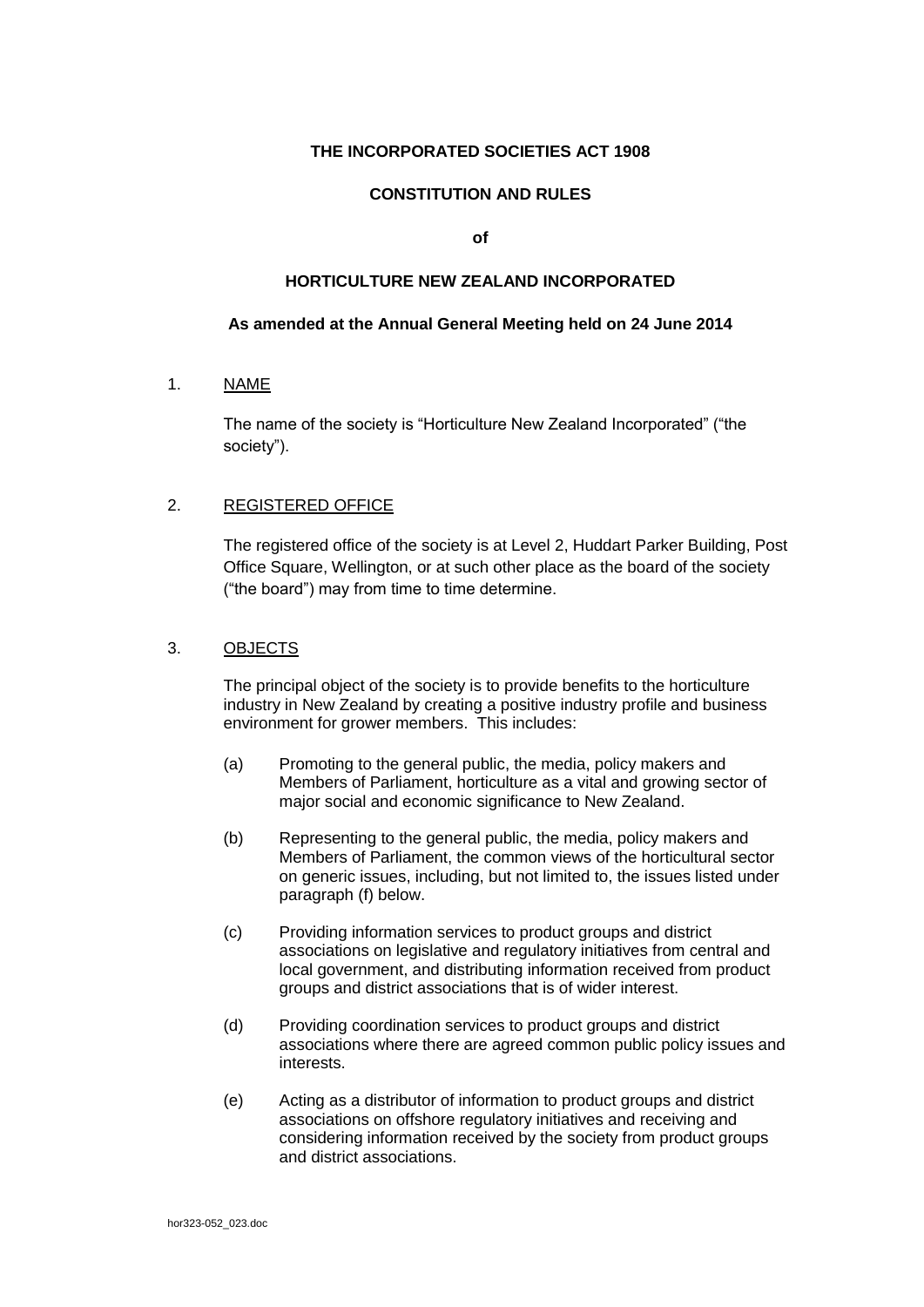- (f) Actively engaging and participating in the following areas of activity, as they relate to the interests of members and the horticultural industry generally:
	- (i) taxation law;
	- (ii) general regulatory policy and resulting compliance costs;
	- (iii) resource management and the environment, including but not limited to making appropriate submissions on local government plans in key production areas;
	- (iv) education, training and leadership;
	- (v) labour and employment issues (including seasonal labour);
	- (vi) border security;
	- (vii) high-level trade policy, including the lobbying of central government on important trade issues; and
	- (viii) crisis management.
- (g) Contracting for the provision of services, upon request, to product groups and district organisations.
- (h) Affiliating with and accept affiliation from any organisation whether established in New Zealand or elsewhere having objects in every respect wholly or in part similar to the objects of the society.
- (i) Publishing, printing, circulating or editing any newspaper, magazine, publicity or pamphlet relating to the affairs or objects of the society, including, for so long as the board determines, the "Grower" and "Orchardist" magazines.
- (j) Holding or arranging lectures, exhibitions, public meetings, classes or conferences calculated directly or indirectly to be of benefit to the society or its members.
- (k) Fostering the organisation and development of provincial, district or specialised groups of growers of horticultural products within New Zealand.
- (l) Generally doing all other things necessary for or incidental or ancillary to the protection fostering or advancement of the interests of growers of horticultural products within New Zealand and the attainment of the above mentioned objects or any of them.

The objects set out in clause 3 are separate and distinct objects and no object shall be in any way limited or circumscribed by reference to any other object.

### 4. POWERS

In order to attain the above objects, the society has all the powers set out in any statute applicable to incorporated societies, and in addition the society: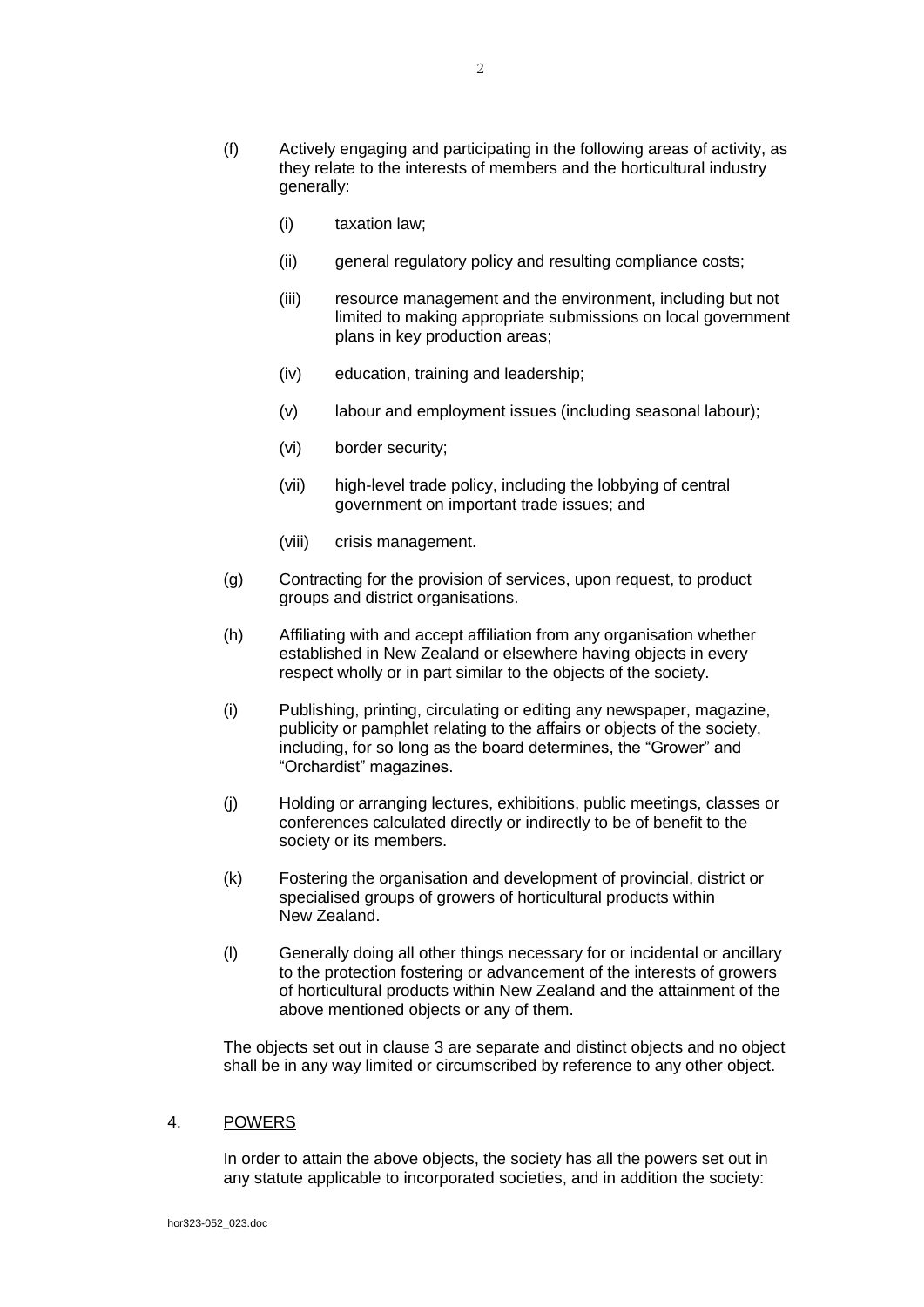- (a) May use such of its funds to pay the costs and expenses of furthering or carrying out its objects, and for that purpose may employ such people as may seem expedient;
- (b) May purchase, lease, hire or otherwise acquire, may exchange, and may sell, lease or otherwise dispose of property, rights or privileges to further or carry out its objects as may seem expedient:
- (c) May invest in any investment in which a trustee might invest;
- (d) Shall have the power to borrow or raise money by any means, with or without security, including by way of levying subscriptions on members in such manner as may from time to time be set out in by-laws made for such purpose; and
- (e) May act as the collection and distribution agency in respect of any levies from time to time payable by or available for the benefit of growers of horticultural products under any statute, regulation, Order in Council or otherwise.

# 5. MEMBERSHIP

(a) There shall be different categories of membership as follows:

### (i) **Active Grower Member**

Persons eligible for membership of the society as "Active Grower Members" shall be those persons actively engaged in the commercial production of horticultural crops who, in the 12 month period preceding the date of application for membership, have paid a levy, directly or indirectly, to the society. Active Grower Members shall have full voting rights.

A person will cease to be entitled to be an Active Grower Member if:

- A. in the board's reasonable view, the person has ceased to be a grower of horticultural products; or
- B. the person has not, in the 12 month period preceding the relevant date, paid a levy, directly or indirectly, to the society;

and the board will have all powers necessary to audit membership qualifications for this purpose.

### (ii) **Associate Members**

Persons eligible for membership of the society as "Associate Members" shall be persons other than Active Grower Members who are associated with the horticultural industry. The criteria for eligibility shall be set out from time to time in by-laws adopted by the board for this purpose. Associate Members must pay subscriptions as determined by the board but will not have voting rights.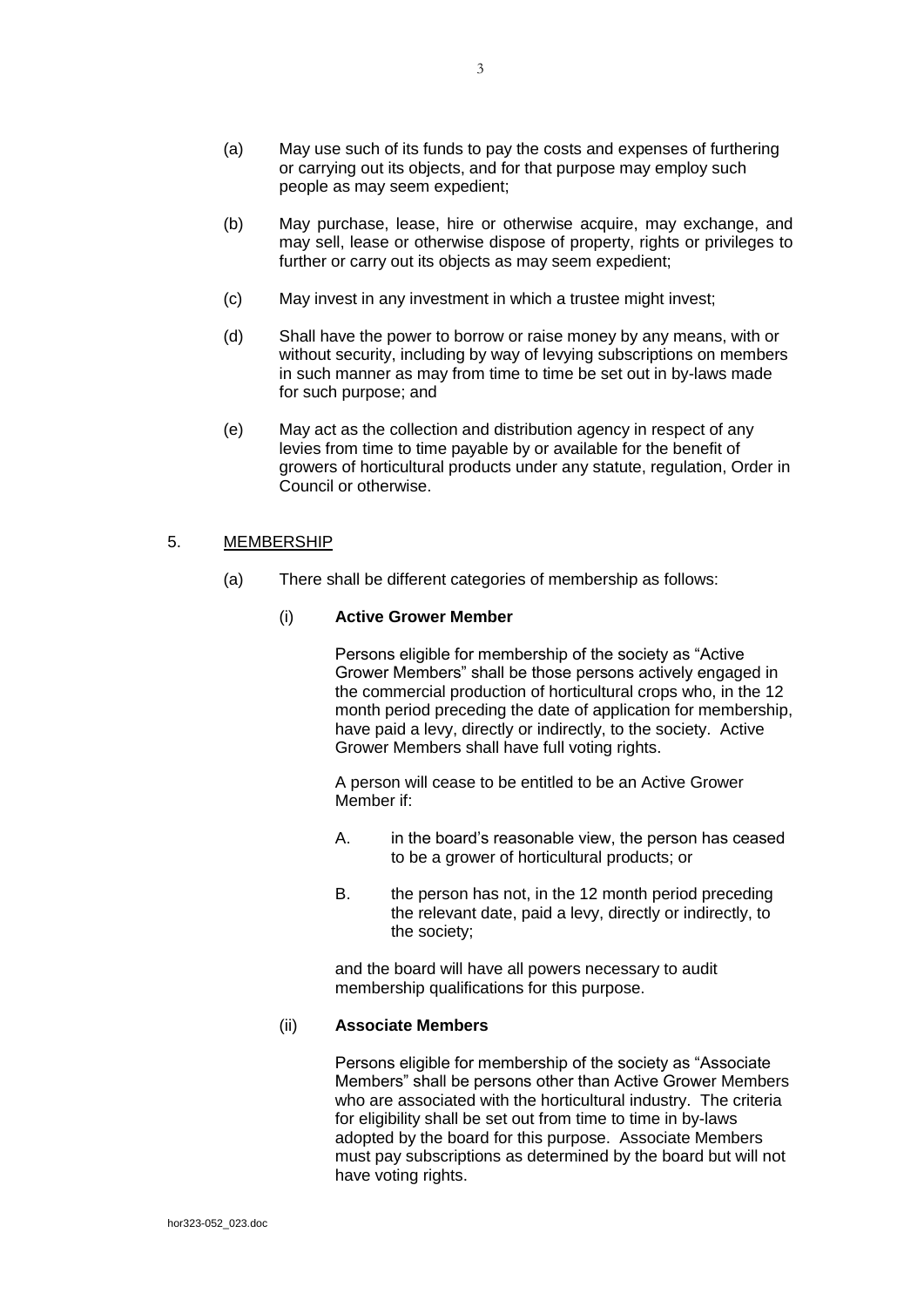## (iii) **Life Members**

The society may, by such process and in accordance with such criteria as are set out in by-laws adopted by the board for this purpose, elect to the status of Life Member any person who in the opinion of the society has rendered distinguished and honorable services to the society or in respect of the objects for which it is established and whether or not such person is or has been a member of the society. Life membership shall continue for the life of the recipient without payment of any fees. Life Members will not have voting rights unless the Life Member remains an Active Grower Member.

### (iv) **Other categories**

The board may from time to time by by-law create further classes of membership and stipulate the criteria for admission to such classes of membership. The board may also disestablish classes of membership (other than the Active Grower Member class) by by-law. Upon any such disestablishment, a person formerly a member of that disestablished class shall cease to be a member of the society, unless such person continues to qualify as an Active Grower Member pursuant to clause 5(a)(i), in which case such person shall revert to Active Grower membership of the society.

- (b) For the avoidance of doubt, every person who, at the date of incorporation of the society, was a grower member of the New Zealand Vegetable & Potato Growers Federation (Incorporated) or of the New Zealand Fruitgrowers Federation or of The New Zealand Berryfruit Growers Federation Incorporated, shall automatically be entitled to become an Active Grower Member upon their names and contact details being provided to the society.
- (c) Any member may at any time by notice in writing addressed to the board resign from membership of the society.
- (d) The board may at any time expel from membership of the society any person who in the board's reasonable view has ceased to be entitled to be an Active Grower member pursuant to clause 5(a)(i).
- (e) The board may at any time by a two-thirds majority expel from membership of the society any member who or which in the opinion of the board is or has been guilty of wilful disobedience of these rules or any by-laws made under these rules, or of conduct inconsistent with the character and interests of the society or repugnant to any of its objects.

### 6. AFFILIATED ORGANISATIONS

- (a) In these rules:
	- (i) "product group" means a differentiated part of the horticulture industry, which determines to organise itself as a separate group;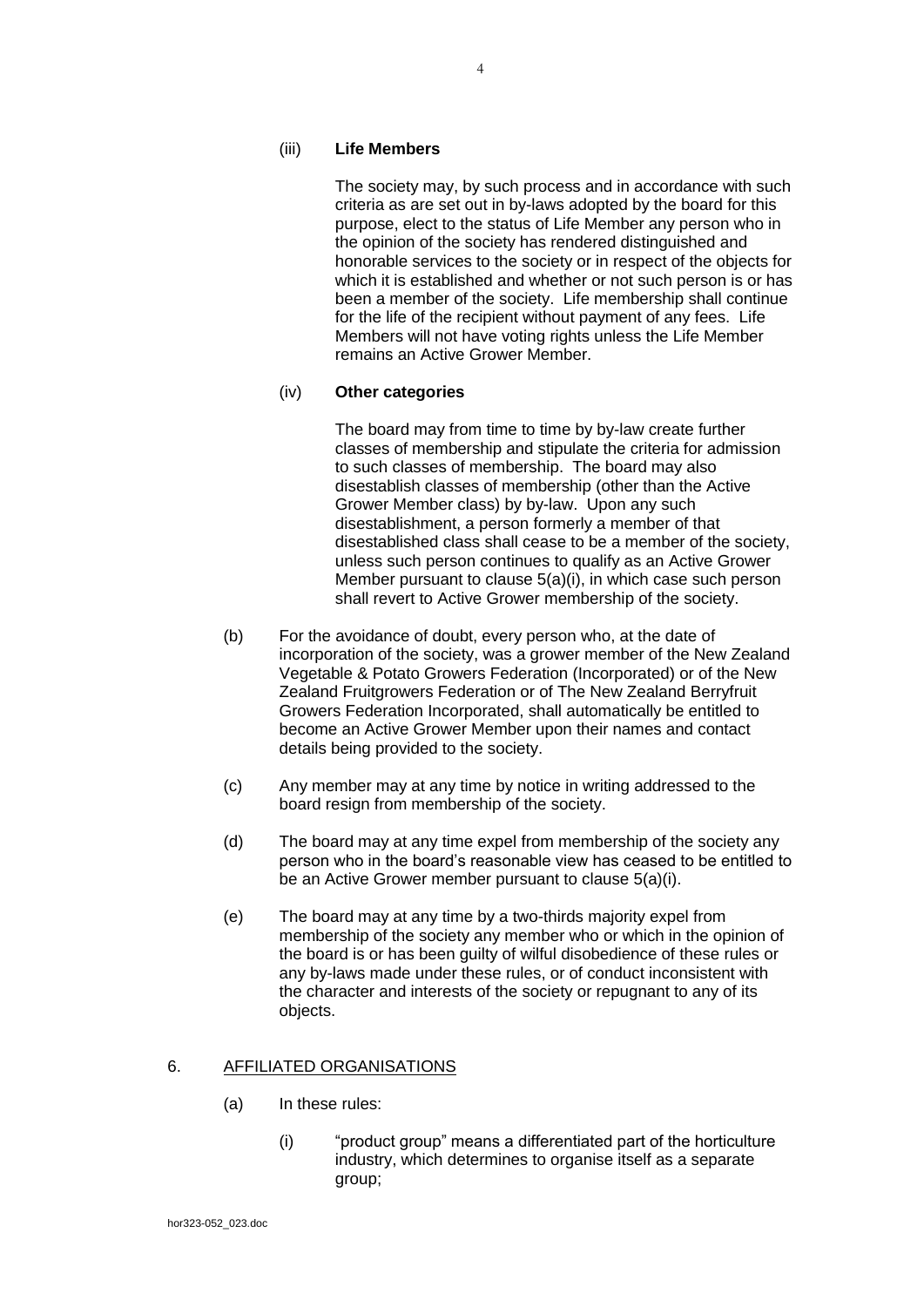- (ii) "district association" means any collective or organisation established in New Zealand comprising commercial growers of horticulture products and/or product groups or any combination of these from a particular district or area, purporting or intended to advance or protect the interests of its members.
- (b) Product groups and district associations are eligible for affiliated membership of the society pursuant to clause 7(a) provided the requirements of clauses 6(c) and (d) and any by-laws made under these rules for the purposes of affiliation are met.
- (c) Product group and district associations that are separately incorporated may apply for affiliation to the society provided that the aims and objectives of the relevant entity shall not be in conflict with those of the society as set out in these rules from time to time. For the avoidance of doubt, the rules or constitutions of such entities shall govern the operation of those entities.
- (d) A product group that is not incorporated may apply for affiliated membership of the society, in which case:
	- (i) it may organise itself as an autonomous product group under these rules; and
	- (ii) it must develop its own operational and procedural rules, which must be submitted to the board for approval as by-laws of the society pursuant to clause 22. Approval will not be withheld provided that the aims and objectives of the rules are not in conflict with those of the society as set out in these rules from time to time.
- (e) All product groups, sector groups, district associations and regional groups recognized by the following organisations shall be deemed to have been granted affiliated membership of the society with effect from the date of incorporation of the society for a period of 6 months:
	- (i) the New Zealand Vegetable and Potato Growers Federation (Incorporated);
	- (ii) the New Zealand Fruitgrowers Federation; and
	- (iii) The New Zealand Berryfruit Growers' Federation Incorporated;

however, all such organisations must formally apply for affiliated membership pursuant to clause 7 within 6 months of the date of incorporation of the society if they wish to remain affiliated.

## 7. APPLICATION FOR AFFILIATED MEMBERSHIP

- (a) Any product group or district association eligible for affiliated membership of the society pursuant to clause 6 may apply in writing to the board to be admitted as an affiliated organisation.
- (b) Each application shall be accompanied by: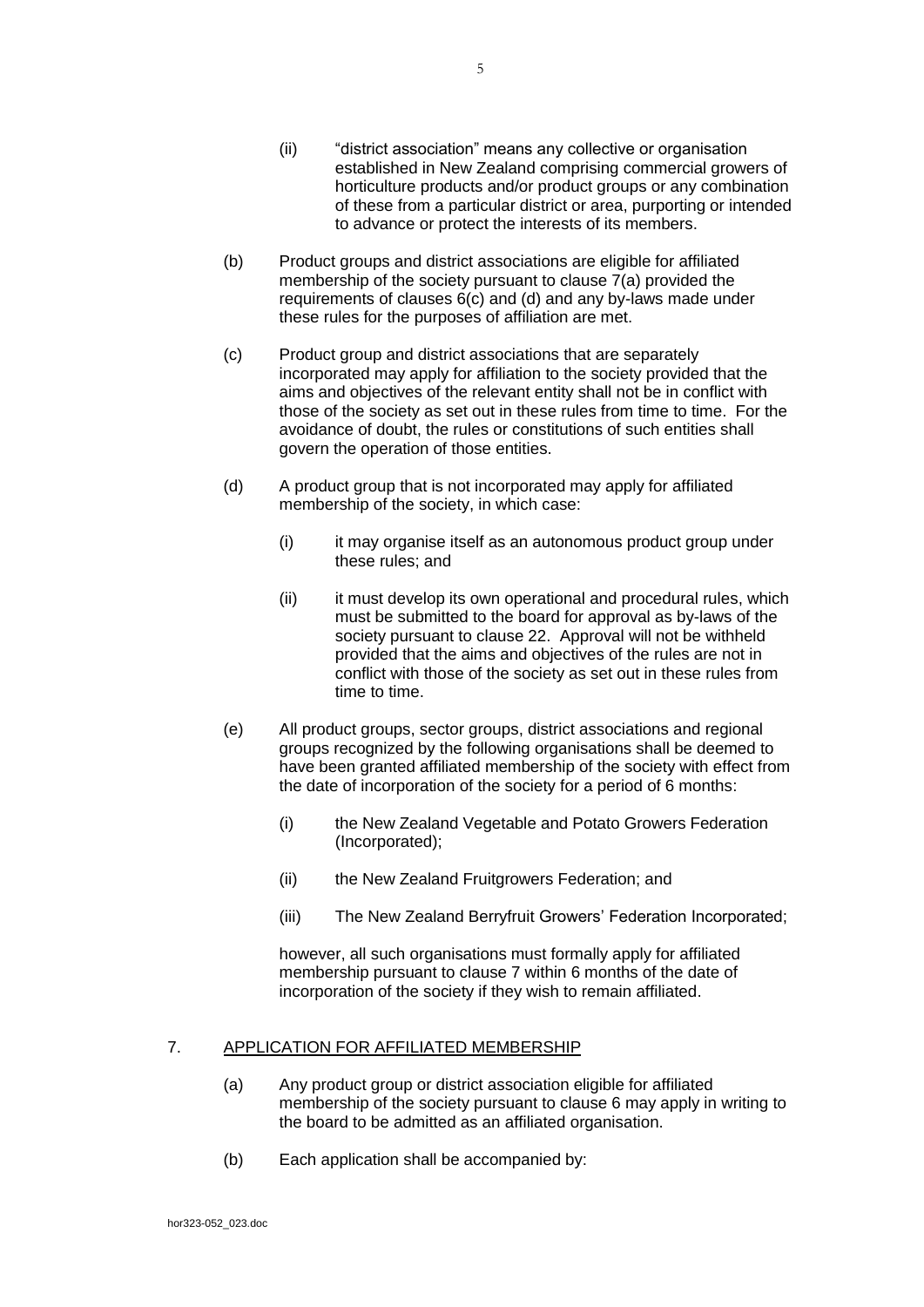- (i) a copy of the rules or constitution of the product group or district association (if any); and
- (ii) a list of its grower members duly certified by an officer of the applicant setting out the contact details of those grower members.
- (c) The board shall as soon as reasonably practicable investigate the right of the applicant to affiliated organisation status and if it is satisfied that the applicant meets the requirements of the society as set out in these rules and any by-laws made under these rules, it shall grant such application.
- (d) Notwithstanding anything in this clause 7 but subject to the provisions of any statute, regulation or Order in Council the board may, without giving any reason, refuse any application for affiliated organisation status.
- (e) Notice of any change in the list of persons forming the grower membership of any affiliated organisation shall be given annually to the board.
- (f) Any affiliated organisation may at any time by notice in writing addressed to the board resign from membership of the society.
- (g) If any affiliated organisation shall in the opinion of the board cease to be a product group or district association or cease to be engaged in the furtherance of the objects of the society then by resolution to that effect the board may determine the membership of such affiliated organisation and the board shall be the sole judge as to whether or not such affiliated organisation has ceased to conform to these rules or be engaged in the furtherance of the society's objects.

# 8. ANNUAL GENERAL MEETINGS

- (a) A general meeting of all members of the society, called the "AGM", shall be held in each year not later than 30 September at such place or places as the board shall determine.
- (b) All members shall have the right to attend the AGM.
- (c) The business to be conducted at the AGM shall include:
	- (i) Consideration of the annual report and financial statements of the society;
	- (ii) Appointment of auditors; and
	- (iii) Such general matters as the board, any member, or any affiliated organisation may by notice in writing require to be included, pursuant to the notice of motion process set out in clause 9(c). Matters affecting the general policy of the society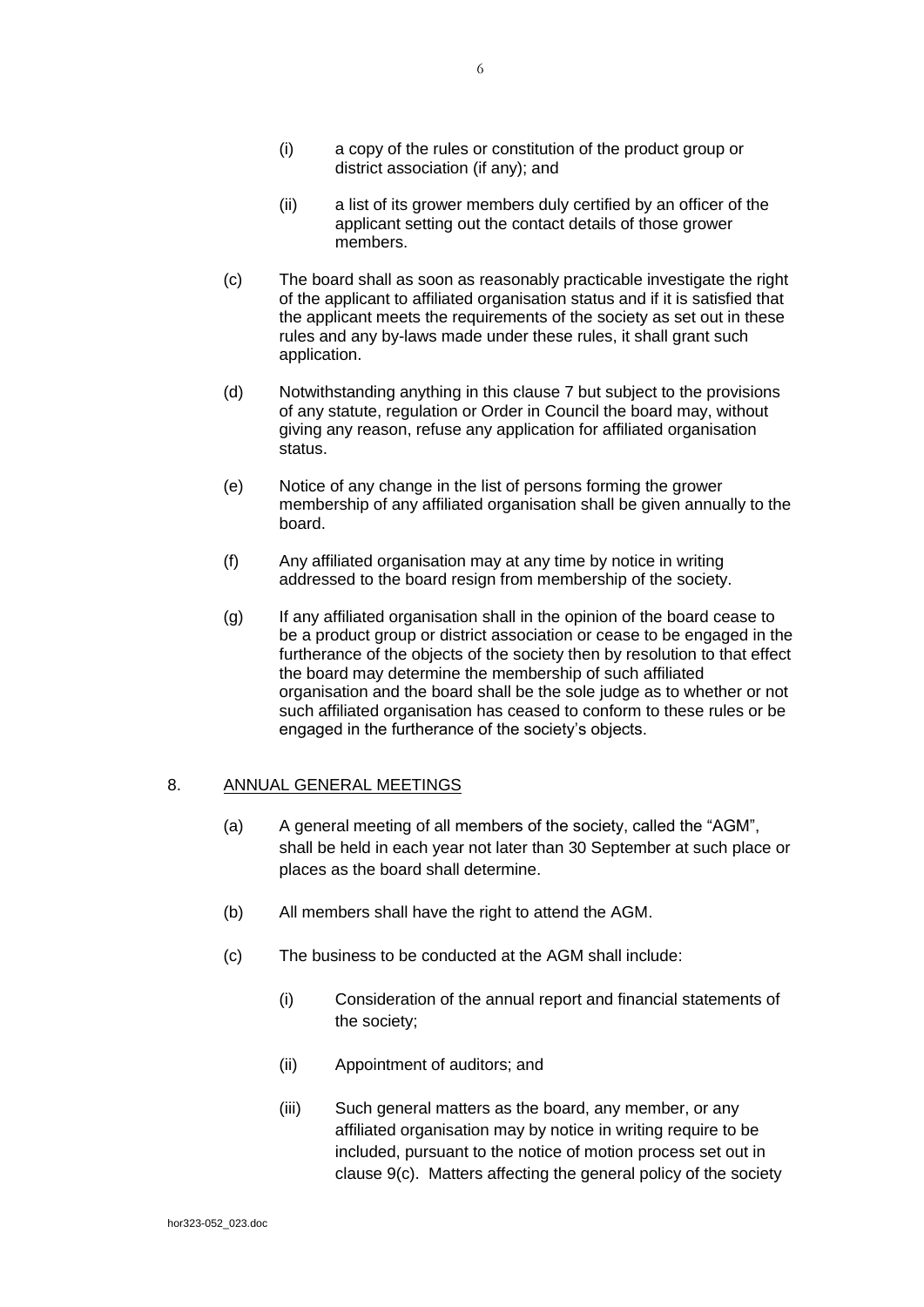or its members as a whole shall be available for discussion and decision at the AGM.

# <span id="page-6-0"></span>9. MATTERS RELATING TO THE OPERATION OF CONFERENCES

- (a) **Initial notice:** The Chief Executive shall notify all members and affiliated organisations of the date and place of the AGM and the general nature of the business proposed to be conducted at the AGM, not less than 70 days prior to the date fixed for the AGM.
- <span id="page-6-2"></span>(b) **Entitlement to vote:** Voting entitlements for an AGM will be determined at 5 pm on the date 28 days prior to the date fixed for the AGM. Persons whose name and address are recorded in the membership lists of the society at that time as Active Grower Members will be the only persons entitled to vote at the AGM. The board may audit the membership lists in order to verify the entitlement to membership status and the right of any person to vote.
- (c) **Notices of motion**: In the event that the board, any member or any affiliated organisation wishes to have a certain matter considered at an AGM pursuant to clause 8(c)(iii) of these rules ("a notice of motion"), then the relevant person ("the proposer") shall give notice in writing to the Chief Executive of the notice of motion not less than 49 days prior to the date fixed for the AGM.
- (d) **Notice to members:** If the notice referred to in clause 9(c) is received by the Chief Executive not less than 49 days prior to the date fixed for the AGM, the Chief Executive must give notice of the notice of motion and the text of any proposed resolution to all members entitled to receive notice of the AGM not less than 42 days prior to the date fixed for the AGM.
- (e) **Written proposal:** If the board intends that members may vote on a notice of motion by proxy or by postal vote, it must give the proposer the right to include in or with the notice referred to in clause 9(c) a statement of not more than 1,000 words prepared by the proposer in support of the notice of motion, together with the name and address of the proposer.
- (f) **Statement**: The Chief Executive will not be required to include in or with the notice of a notice of motion a statement prepared by a proposer which the Chief Executive considers to be defamatory, frivolous or vexatious.
- <span id="page-6-1"></span>(g) **Dual Voting:** If the board, or not less than 50 Active Grower Members, so require, and give the Chief Executive not less than 28 days' notice prior to the date fixed for the AGM, a specific issue may be required to be put to the AGM on the basis of a dual vote, rather than one vote per Active Grower Member. Any notice of motion, other than an alteration to these rules, may be subject to a dual vote. Any change to the commodity levy rate during the term of a Horticulture New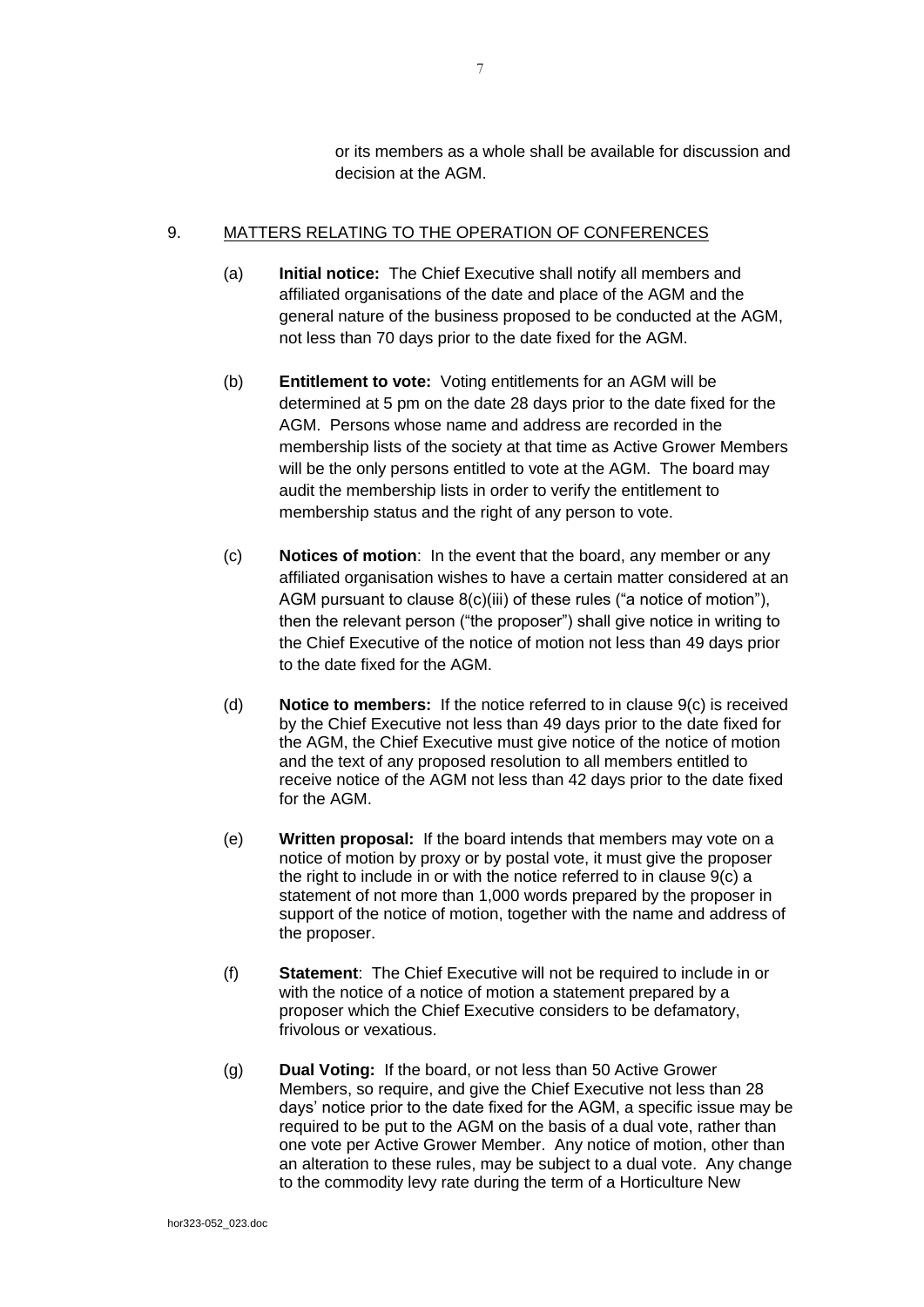Zealand commodity levy order must be subject to a dual vote. If the notice referred to in this clause 9(g) is received by the Chief Executive not less than 28 days prior to the date fixed for the AGM, the Chief Executive must give notice of the call for the dual vote, the notice of motion to which it relates and the text of any proposed resolution, to all members entitled to receive notice of the AGM not less than 21 days prior to the date fixed for the AGM. Dual voting will only apply to the specified notices of motion identified by the board or the 50 Active Grower Members. For the avoidance of doubt, all other matters to be considered at the meeting will be voted on as set out in clause 9(j)(i).

- (h) **Discussion:** Notwithstanding anything else in this clause 9, any matter raised without proper notice may, with the consent of a majority of those present at an AGM, be accepted for discussion at that AGM, but shall not be put to a resolution.
- (i) **Quorum:** Thirty-five (35) members personally present shall form a quorum at all AGMs and other general meetings of the society.
- (j) **Voting:**
	- (i) Voting at the AGM and at all other general meetings of the society will be on the basis of one vote per Active Grower Member, unless a dual vote is required pursuant to clause 9(g).
	- (ii) . In the event that a dual vote is required or requested in accordance with clause [9](#page-6-0)[\(g\),](#page-6-1) in order for the amended levy rate or motion to be approved the specific decision will require both a majority of votes by number of Active Grower Members and a majority by weighted vote. For the weighted voting part of this process each Active Grower Member will be entitled to 1 vote for every \$100 (or part thereof) of levy paid. The weighting of each Active Grower Member's vote will be based on the dollar value of levy paid, directly or indirectly, to the society during the Active Grower Member's previous full financial year prior to the notice given in clause [9](#page-6-0)[\(b\).](#page-6-2) In order to be entitled to a weighted vote, each Active Grower Member must complete and return to the Chief Executive within 7 days of the date of the meeting a declaration setting out the amount of levy paid to the society in the Active Grower Member's previous full financial year prior to the notice given in clause [9](#page-6-0)[\(b\).](#page-6-2) Such declaration may be subject to audit and/or a requirement to provide a statutory declaration before being accepted.
- (k) **Casting Vote:** The chairperson of any AGM shall be entitled to a casting as well as a deliberative vote.
- (l) **Extraordinary resolution:** An extraordinary resolution is a resolution passed at an AGM or general meeting of the society by a majority of not less than 75% of those present and entitled to vote and of which notice has been duly given at the time and by the notice calling such meeting.
- (m) **Proxies:** If any Active Grower Member is unable to attend at any AGM, that member may by notice in writing delivered to the Chief Executive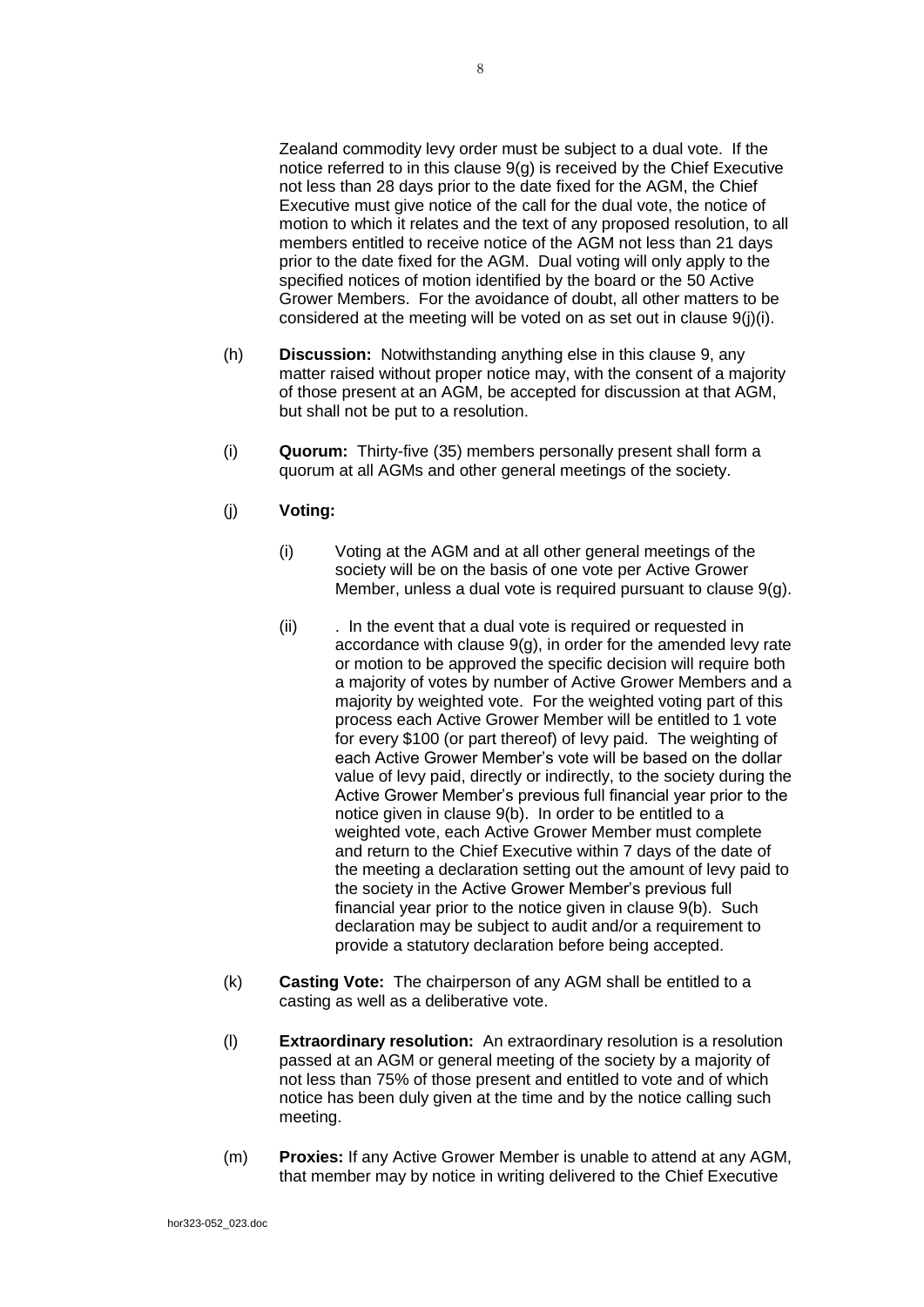not later than 48 hours prior to the time fixed for such AGM appoint any other person entitled to attend any such AGM and vote to be the proxy of that member and any proxy so appointed shall be entitled to exercise the vote available to that Active Grower Member under these rules.

(n) **Exclusion from attendance:** Notwithstanding clause 8 of these rules, members present at an AGM may by resolution duly passed by a majority of not less than two-thirds of the members present and voting, exclude from attendances at and participation in the meetings and discussions of the AGM any person who, in the opinion of the members, is or has been guilty of wilful disobedience of the rules of the society or of any by-laws made under these rules or of conduct inconsistent with the character and interests of the society or of any affiliated member of the society, or of conduct repugnant to the objects of the society or of its members.

## 10. EXTRAORDINARY GENERAL MEETINGS

- (a) One hundred (100) members may by requisition addressed to the Chief Executive demand that an extraordinary general meeting of the society be called to consider any matter set out in such requisition and upon receipt of such requisition the Chief Executive shall proceed to call such a meeting with not less than 21 days notice to members entitled to attend the same.
- (b) All provisions relating to operation of AGMs contained in these rules shall, to the fullest extent possible, apply to any extraordinary general meeting called pursuant to clause 10(a).

# 11. REVENUE

- (a) The revenue of the society shall be funded equitably, based on product value and shall consist of moneys receivable by way of a commodity levy imposed upon all growers of horticultural products made payable to the society and or any subscription payable to the society in terms of these rules.
- (b) Where a particular product group elects to do so, it may incorporate the society's levy into its own product levy or other income **provided that:**
	- (i) the product group undertakes to pay the society's levy owing by each and every member of that particular product group.
	- (ii) the product group can demonstrate to the board certainty of funding over the 6-year period of a commodity levy order; and
	- (iii) the levy is imposed at the same level across all products.
- (c) The revenue, expenditure and reserves of the board shall be accounted for separately.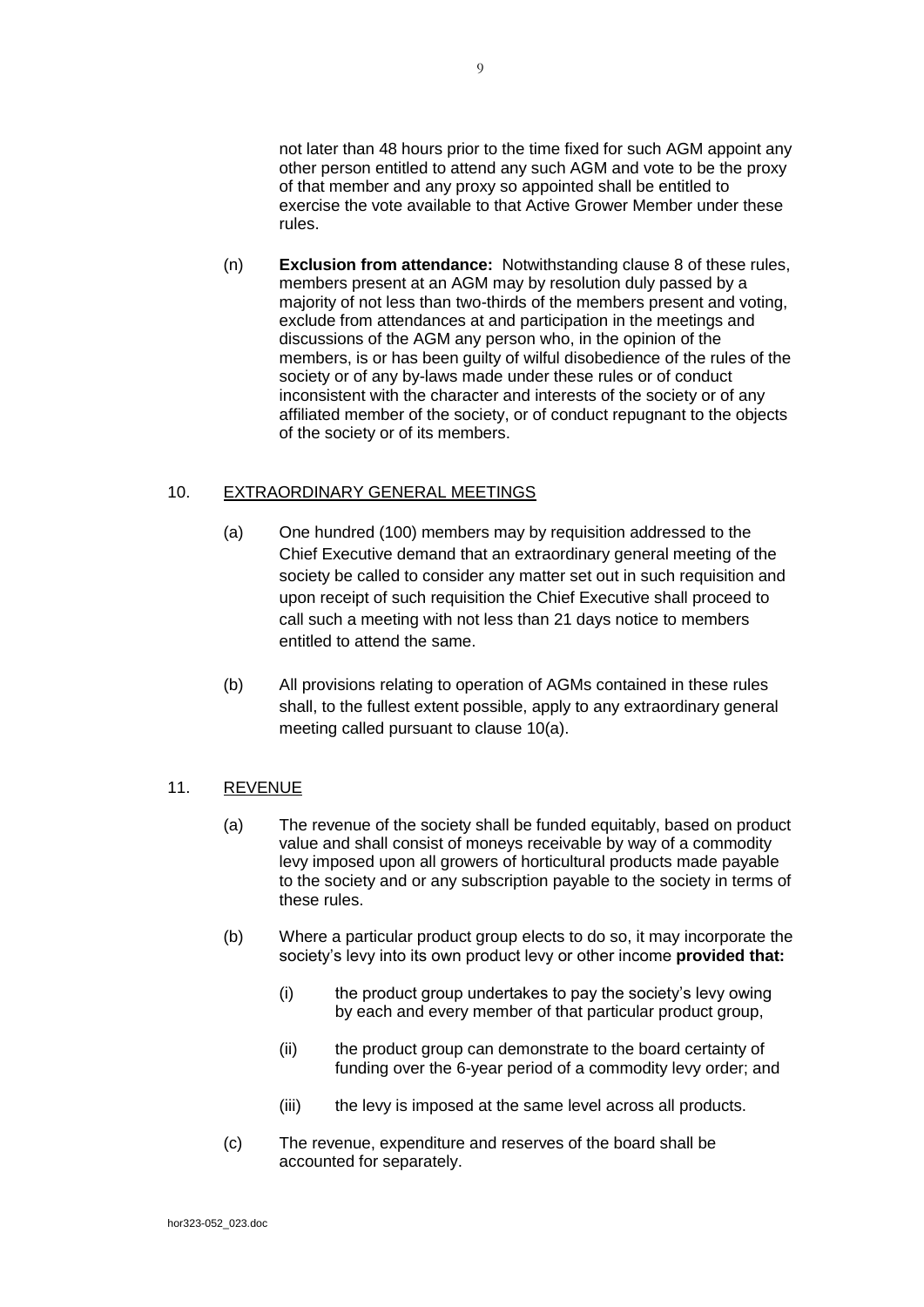- (d) All moneys received may be expended by the society for any purpose for the time being authorised by any statute, regulation or Order in Council.
- (e) The financial year of the society shall end on the 31st day of March in each year.
- (f) At the end of each financial year any surplus in the board's account shall be credited to the board's reserves, and any deficit in the board's account shall be debited to the reserves of the board.
- (g) The expenditure of all existing reserves and amounts set aside to reserves under clause 11(f) are at the total discretion of the board.

## 12. MANAGEMENT OF THE SOCIETY

- (a) The management and control of the affairs and business of the society shall be vested in a board ("the board") which shall comprise 9 directors, as follows:
	- (i) Seven elected directors; and
	- (ii) Two appointed directors, appointed pursuant to claus[e 12\(f\).](#page-10-0)
- (b) The following provisions relate to the entitlement to hold office as director:
	- (i) Any person holding the office of director shall be entitled to hold office for a period not exceeding 3 years. At the end of the term that person shall stand down, but will be eligible for reelection for up to 2 further consecutive 3 year terms pursuant to clause 12(e). For the avoidance of doubt, no elected director shall hold office for more than 3 consecutive terms of up to 3 years each, but that person may seek re-election after standing down for at least one year. Any appointed director shall hold office for such term determined by the board from time to time but not exceeding 3 years. At the end of the term that person shall be eligible for reappointment for a further term, but no appointed director shall hold office for more than 6 consecutive years.
	- (ii) Prior to the first director elections following the adoption of the amendments to these rules proposed at the 2014 AGM, the board will determine a binding mechanism, to be used as soon as practicably possible to reduce the number of elected directors to 7 from 8.
	- (iii) A retiring director shall be eligible for re-election and shall act as a director until the conclusion of the next AGM. The election or re-election of new directors shall take effect from the conclusion of the next AGM.
	- (iv) A director retiring by rotation shall, if standing for re-election, be deemed to have been re-elected unless some other person is elected to fill the vacated office.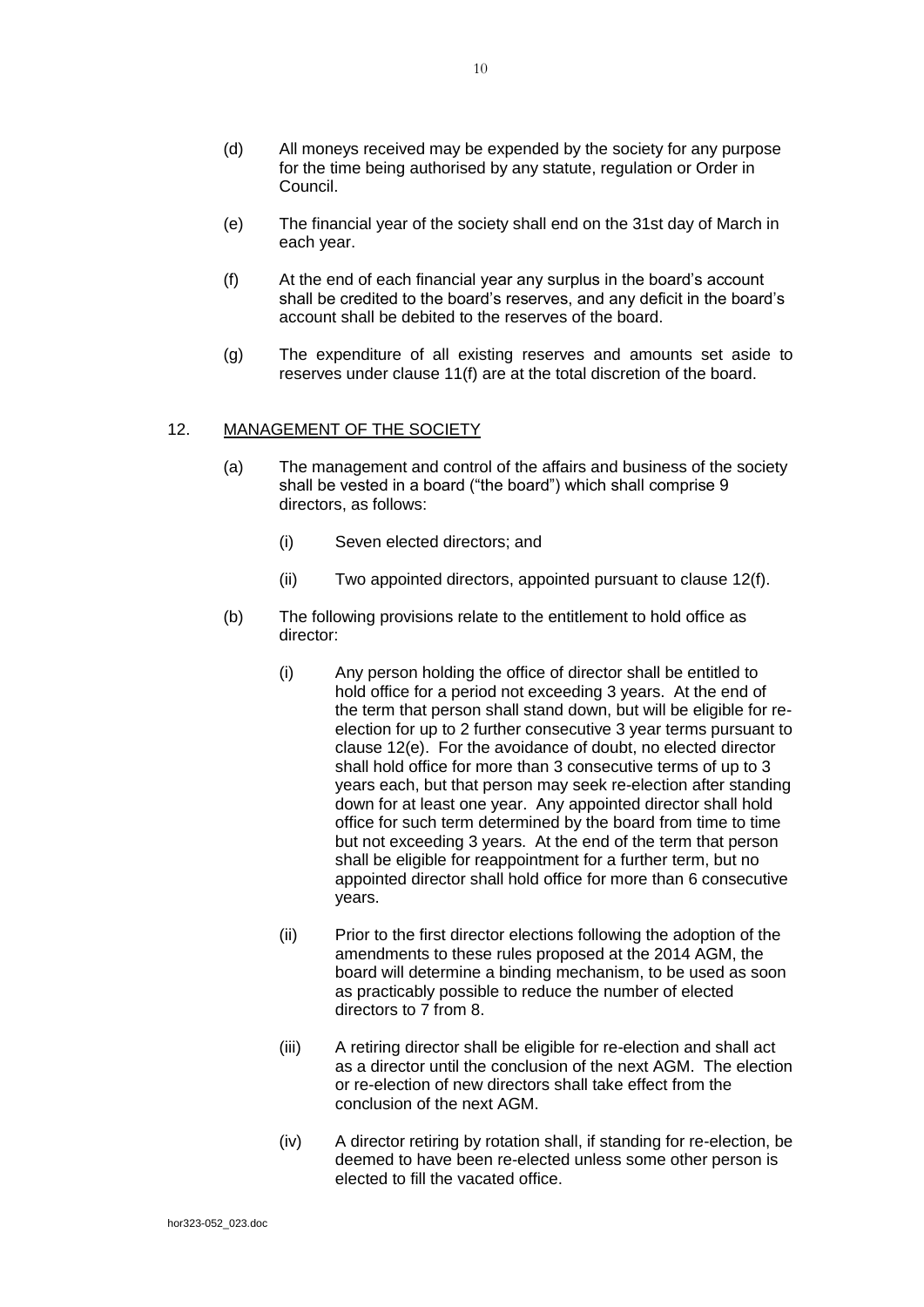- (c) The following persons shall be eligible for election as a director:
	- (i) Any Active Grower Member who is a natural person; or
	- (ii) Any director or shareholder of an Active Grower Member that is a company; or
	- (iii) Any partner of an Active Grower Member that is a partnership; or
	- (iv) Any trustee of an Active Grower Member that is a trust; or
	- (v) any employee of an Active Grower Member;

being the person nominated as the principal representative of that member in respect of dealings with the society.

- (d) Both members and non-members will be eligible to be appointed directors pursuant to clause 12(a).
- (e) The election of directors will take place as follows:
	- (i) Each year the board will fix the date for the election of directors.
	- (ii) Prior to the date fixed by the board for the election of directors, the Chief Executive shall give at least 28 days' notice to members and affiliated organisations calling for nominations for the office of director, and advising which of the directors is retiring by rotation.
	- (iii) Active Grower Members or affiliated organisations may nominate candidates for a director's position. Each candidate shall receive at least 2 nominations.
	- (iv) Upon receipt of nominations, if the number of nominations exceeds the number of positions to be filled, the Chief Executive will forward postal ballots to all Active Grower Members entitled to vote pursuant to clause 9. Such members will have at least 21 days in which to return ballots to the Chief Executive.
	- (v) Voting for the election of the board will be on the basis that each Active Grower Member will have one vote.
- <span id="page-10-0"></span>(f) **Appointed directors**: The board will establish a "Director Selection Group" comprising the President and 2 other members independent of the board who are appointed by the Horticulture Industry Forum convened pursuant to clause 14A. The Director Selection Group will advertise, screen and recommend to the board persons suitable to be "appointed directors" pursuant to clause 12(a). One director is to be appointed within 12 months of the date of adoption of the amendments to these rules proposed at the 2014 AGM and the second to be appointed within the following 12 month period. No person may be appointed as a director by the board unless he or she has been recommended by the Director Selection Group. The board will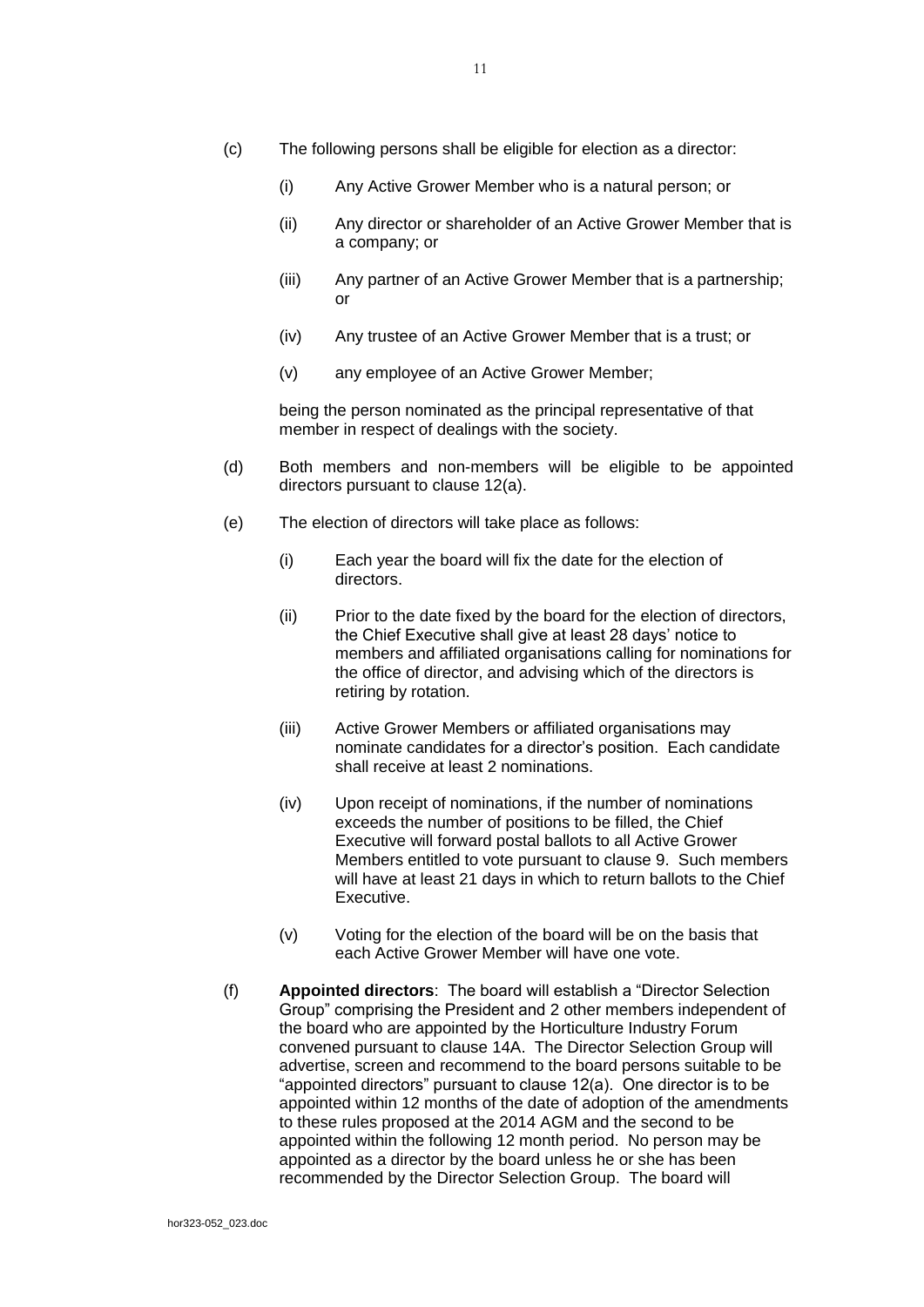consider the recommendations of the Director Selection Group and will have the final decision on who may be appointed as directors pursuant to this clause. Directors appointed pursuant to this clause shall have full voting rights in respect of all board matters.

- (g) At the first meeting of the board following the AGM, the directors will elect one of their number to be chairperson of the board and President of the society, to hold office in both capacities until the conclusion of the next AGM, subject to these rules.
- (h) At the first meeting of the board following the AGM, the directors will also elect one of their number as deputy chairperson and Vice President of the society, to hold office in both capacities until the conclusion of the next AGM, subject to these rules.
- (i) If the President should resign from office, die, become bankrupt, or in some other way become incapable of carrying out his or her duties as President for a period of more than 6 weeks, then the Vice-President shall assume the position of President and hold office until the conclusion of the next AGM.
- (j) The office of director shall be vacated:
	- (i) If the director is absent from two consecutive meetings without special leave; or
	- (ii) If the director is or becomes bankrupt or suspends payment or compounds with the director's creditors; or
	- (iii) If the director dies or becomes mentally incapable as defined in the Protection of Personal and Property Rights Act 1988; or
	- (iv) If the director ceases to be a member of the society.
- (k) Any casual vacancy in the board may be filled by the remaining directors. Any person co-opted to fill such a vacancy shall hold office only until the next board election where the position will be filled by those standing for election. For the purposes of determining future rotation of directors, the highest polling director(s) shall be entitled to hold office for a full term, with the next highest polling director(s) entitled to hold office for the balance of the unexpired term of the director in whose place he or she is appointed.
- (l) The board may continue to act despite not having a full number of directors provided at all times there remains a quorum of 5 directors.
- (m) The society in AGM or general meeting may by an extraordinary resolution remove any director from the board before the expiration of the director's term of office and appoint in that director's place another person duly qualified. The director so appointed shall hold office until such time only as the director in whose place he or she was appointed would have held the same if he or she had not been removed.
- (n) No director shall be liable for the acts or defaults of any other director board or any loss so occasioned, unless occasioned by their wilful default or by their wilful acquiescence.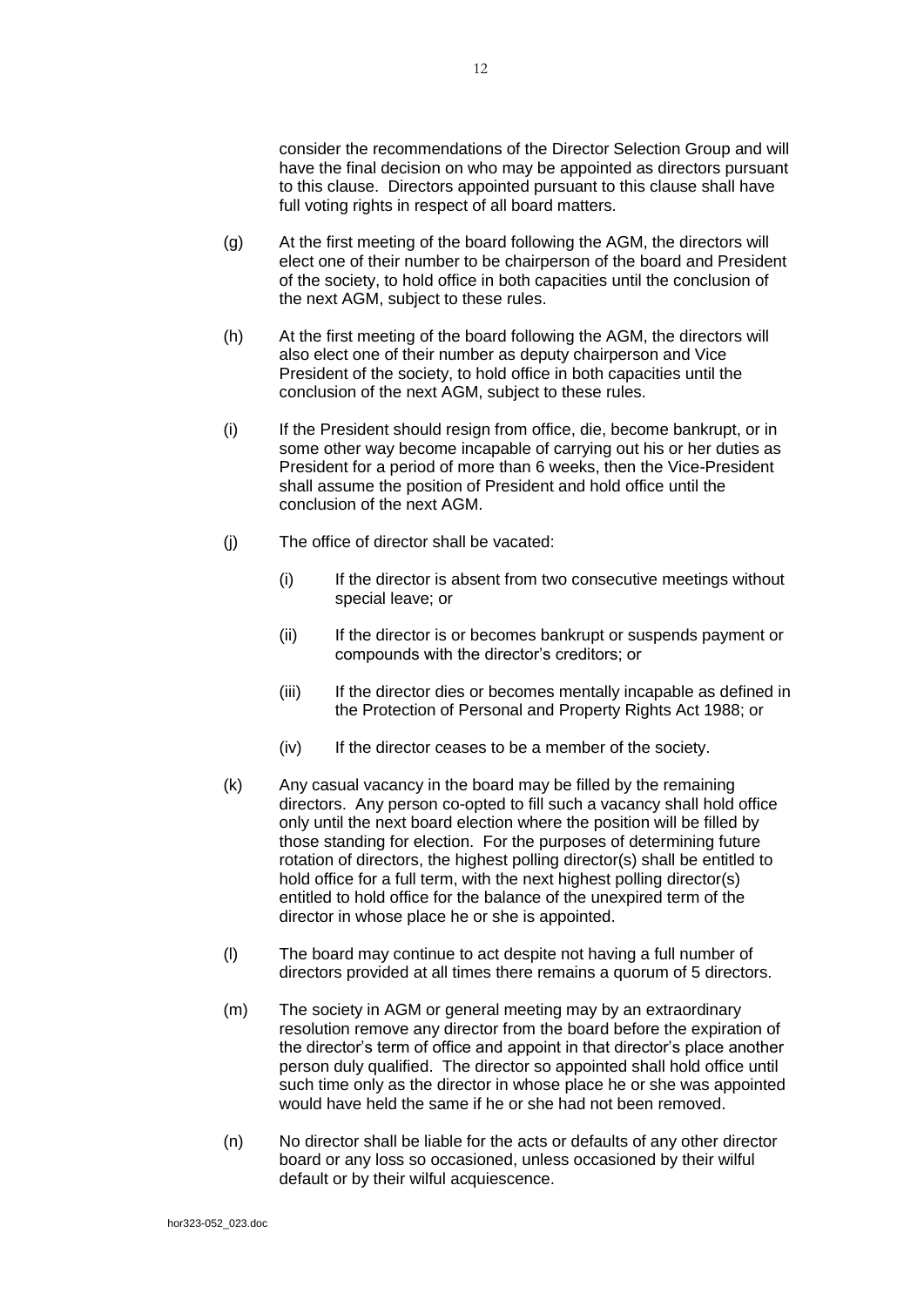(o) The directors shall be indemnified by the society for all liabilities and costs incurred by them in the proper performance of their functions and duties, other than as a result of their wilful default.

# 13. PROCEEDINGS OF THE BOARD

- (a) Meetings of the board shall be held at such intervals as may be deemed necessary.
- (b) Not less than 7 days' notice of a meeting of the board shall be given by the Chief Executive to each director.
- (c) Two directors may at any time request a meeting of the board and the Chief Executive upon the request of two directors shall convene such a meeting.
- (d) Each director will have one vote. The chairperson of the board may exercise a casting as well as a deliberative vote at any meeting of the board.
- (e) In the absence of the President, the Vice-President shall act as chairperson of the board and if both the President and the Vice-President are absent from any such meeting the directors present shall choose one of their number to be chairperson of that meeting.
- (f) Five directors shall form a quorum at all meetings of the board.
- (g) A meeting of the board at which a quorum is present shall be competent to exercise all or any of the authorities, powers and discretions by or under the rules for the time being vested in or exercisable by the board generally.
- (h) A resolution in writing signed by all directors shall be as valid and effectual as if had been passed at a meeting duly constituted and held.
- (i) All acts done by any director shall, notwithstanding that it shall afterwards be discovered that there was some defect in the appointment of such director or that the person was disqualified, be as valid as if every person had been duly appointed and was qualified to be a director.
- (j) If any matter before the board cannot be resolved by reason of an equality of votes upon it (including the matter of the election of the President or Vice President) such matter in dispute shall be referred to the award of a single arbitrator if the directors can agree upon one and if not to the award of two arbitrators and their umpire and in either case in accordance with the provisions of the Arbitration Act 1996.

## 14. SUB COMMITTEES

(a) The board may delegate any of their respective powers to subcommittees consisting of such member or members as is thought fit. Any sub-committee shall in the exercise of the powers so delegated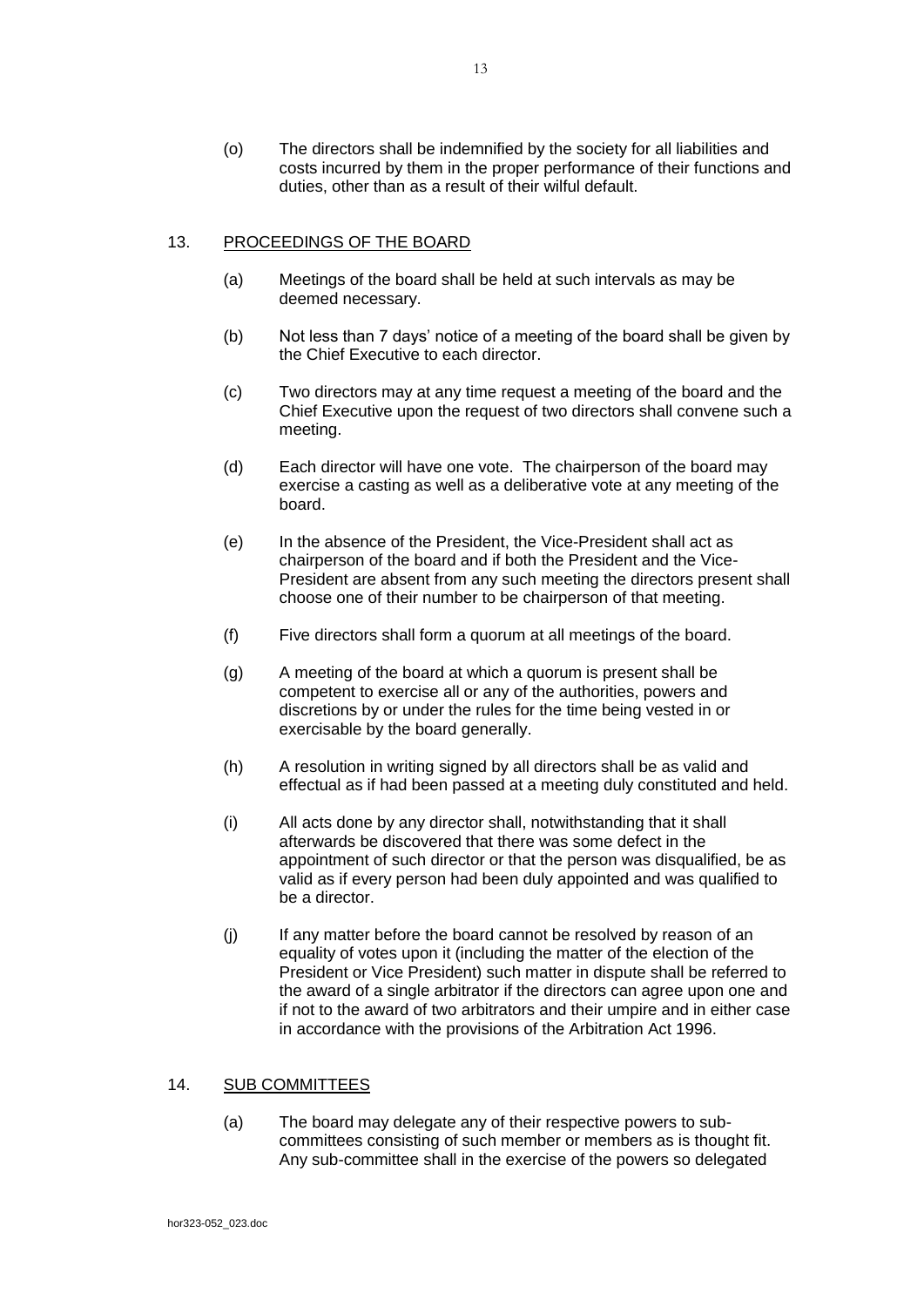conform to any regulations that may from time to time be imposed upon it by the board.

(b) The meetings and proceedings of any such sub-committee shall be governed by the provisions of these rules for regulating the meetings and proceedings of the board so far as the same are applicable and are not superseded by any regulations made under these rules.

### 14A HORTICULTURE INDUSTRY FORUM

- (a) The society will, by its Chief Executive, convene a meeting, to be called the "Horticulture Industry Forum" ("the Forum"), at least 3 times per year.
- (b) The Chief Executive will invite to the Forum the board of the society and representatives of affiliated product groups and affiliated district associations.
- (c) In developing the agenda for each Forum the Chief Executive will seek input from the board and affiliated product groups and district associations.
- (d) Relevant external organisations and speakers may be invited to attend a Forum but will have no voting rights in respect of matters under consideration at the Forum.
- (e) The Forum may make recommendations for consideration by the board. Nothing in this clause requires the board to take any action in respect of such recommendations, and the board remains the governing body of the society subject to these rules.
- (f) Decisions at the Forum will be made by consensus or, if required, will be put to a vote. Voting will be based on one vote per affiliated product group or district association present at the Forum. Individual directors will have no personal voting rights and there will be no proxy votes permitted.

## 15. REMUNERATION OF BOARD AND SUB-COMMITTEES

- (a) No part of the income or property of the society will be paid directly or indirectly to any member **provided that** this clause will not prevent the society making reasonable payments to members for professional or other services rendered.
- (b) Directors and members of sub-committees may be paid such remuneration by way of honorarium as may be determined by the society in general meeting and may also be paid travelling, hotel and other expenses properly incurred by them in attending and returning from meetings of the board or any sub-committee or any general meetings of the society or in connection with the business of the society and in addition may be paid such sum as may be determined by prior resolution of the society in respect of any extra service performed by any such member within New Zealand or elsewhere either in respect of attendance at any meeting or in respect of any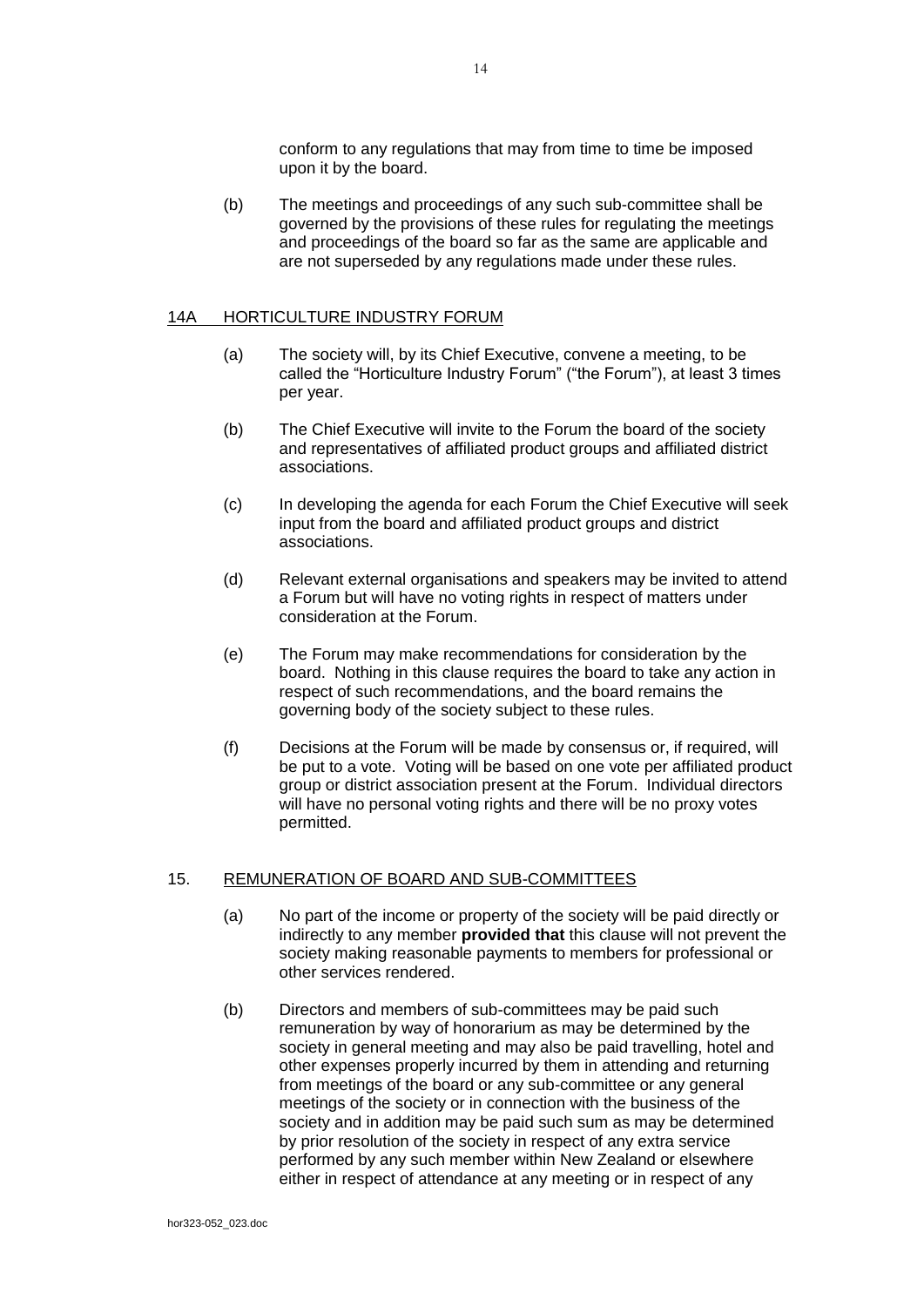special exertions in going or residing abroad or otherwise for any of the purposes of the society.

### 16. CHIEF EXECUTIVE OFFICER

- (a) The board shall appoint a Chief Executive, who shall hold office for such period and upon such terms as to salary or otherwise as the board shall from time to time determine.
- (b) The board will determine and agree the responsibilities and duties of the Chief Executive.

## 17. BANK ACCOUNTS

The society shall open an account or accounts with one or more trading banks operating within New Zealand and all cheques or other negotiable instruments drawn upon such Bank or Banks shall be signed by such person or persons as the board shall from time to time determine.

### 18. AUDITOR

The society shall at each AGM appoint an auditor to audit the financial statements of the society prior to their presentation to the AGM and such auditor shall be a member of the Institute of Chartered Accountants of New Zealand.

### 19. COMMON SEAL

A common seal shall be obtained for the society and it shall be kept in the custody of the Chief Executive and shall not be affixed to any instrument except by order of a meeting of the board and be signed by two directors duly authorised in that behalf and by the Chief Executive.

# 20. POWER TO MAKE AND ALTER RULES

- (a) Subject to the provisions of the Incorporated Societies Act 1908, the rules of the society may be altered, rescinded or added to by a resolution supported by a majority of at least 75% of all valid votes cast by members present or by proxy at the AGM or a general meeting called for such purpose.
- (b) Notice of any proposed amendment with the full text of the amendment shall be forwarded to the Chief Executive not later than 49 days prior to the date fixed for the AGM or general meeting and shall be sent by the Chief Executive to each member and affiliated organisation not later than 42 days prior to the AGM or general meeting provided that any new rule or existing rule so to be amended or rescinded may be altered or varied by the AGM or general meeting considering the same.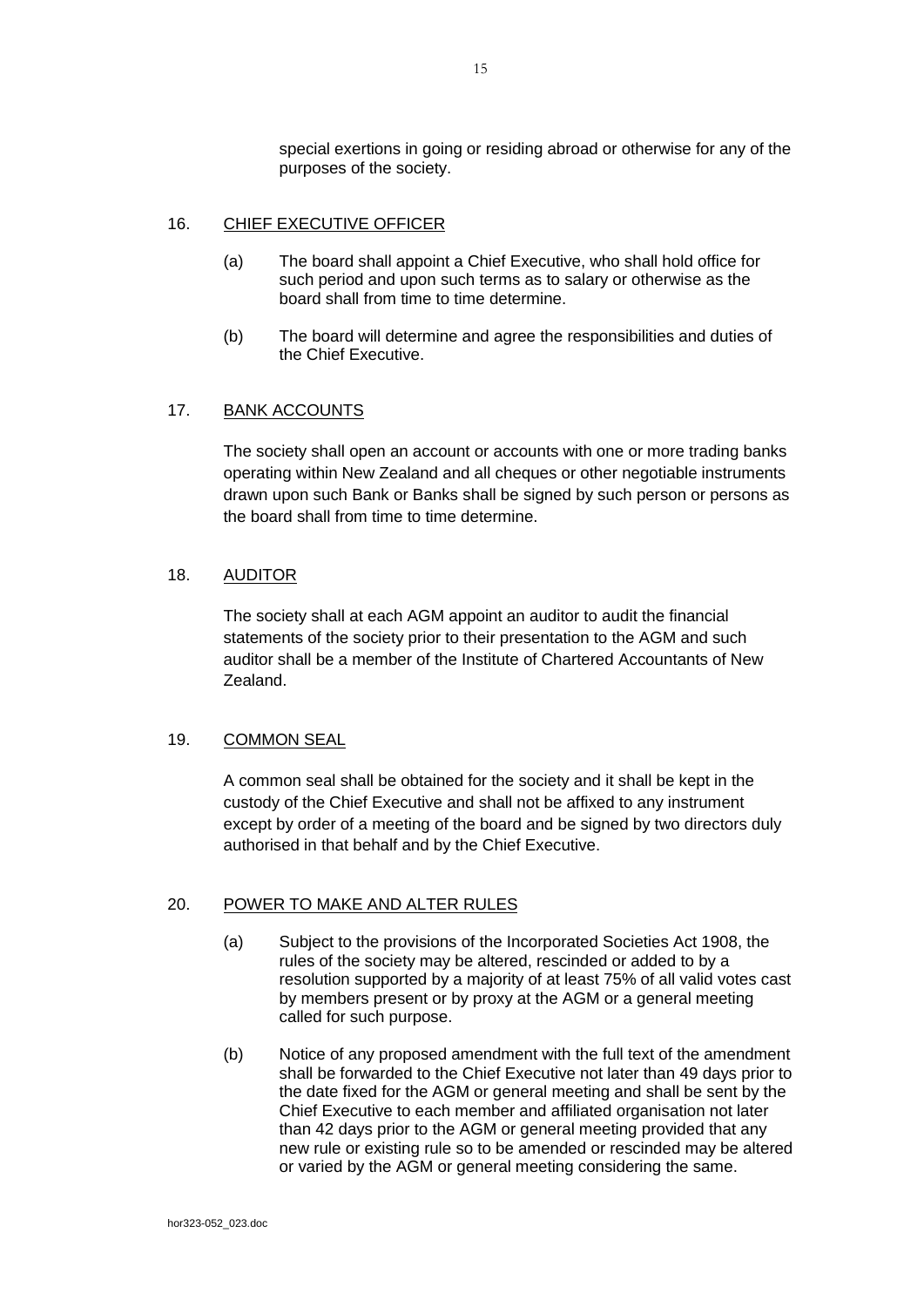- (c) No addition or alteration to these rules will be effective if they result, or could result, in the society being dissolved, liquidated or struck off the Register of Incorporated Societies either by the Court, or the Registrar of Incorporated Societies.
- (d) No alteration to these rules will be effective if they result, or could result, in the negating of the objects, clause 15(a) or clause 21(b).

## 21. LIQUIDATION

- (a) The society may be put into liquidation if a resolution is passed for the appointment of a liquidator by a majority of members present at an extraordinary general meeting called for the purpose. The resolution must be confirmed at a subsequent extraordinary general meeting called for that purpose and held not earlier than 30 days after the date on which the resolution to be confirmed was passed.
- (b) The surplus assets of the society shall after all liabilities are paid be distributed in such manner as such meeting shall decide **provided that** no portion of the surplus assets or funds may be transferred directly to members of the society but must be given or transferred to some other organisation within New Zealand having objectives similar to those of the society, provided that no portion of the assets and funds of that organisation can be transferred directly to its or their members.

## 22. BY-LAWS

The board shall have power to make and amend regulations, by-laws and policies for the conduct and control of society activities, but no such regulations, by-laws and policies shall be inconsistent with these rules or to the Incorporated Societies Act 1908.

### 23. TRANSITIONAL PROVISIONS UNTIL 2007

- (a) Until the first board is elected pursuant to these rules, 10 persons shall hold office as the Foundation Board. The Foundation Board has been appointed by the Federation Council of the New Zealand Vegetable and Potato Growers Federation (Incorporated) and the board of the New Zealand Fruitgrowers Federation after consultation with relevant product groups and The New Zealand Berryfruit Growers' Federation Incorporated.
- (b) The first elections for the new board will be held as soon as practicable by 31 December 2005, as determined by the Foundation Board.

### 24. DEFINITIONS

- 24.1 In these rules, unless the context otherwise requires, the following words have the following meanings:
	- (a) "affiliated organisation" has the meaning set out in clause  $5(a)(iv)$ ;